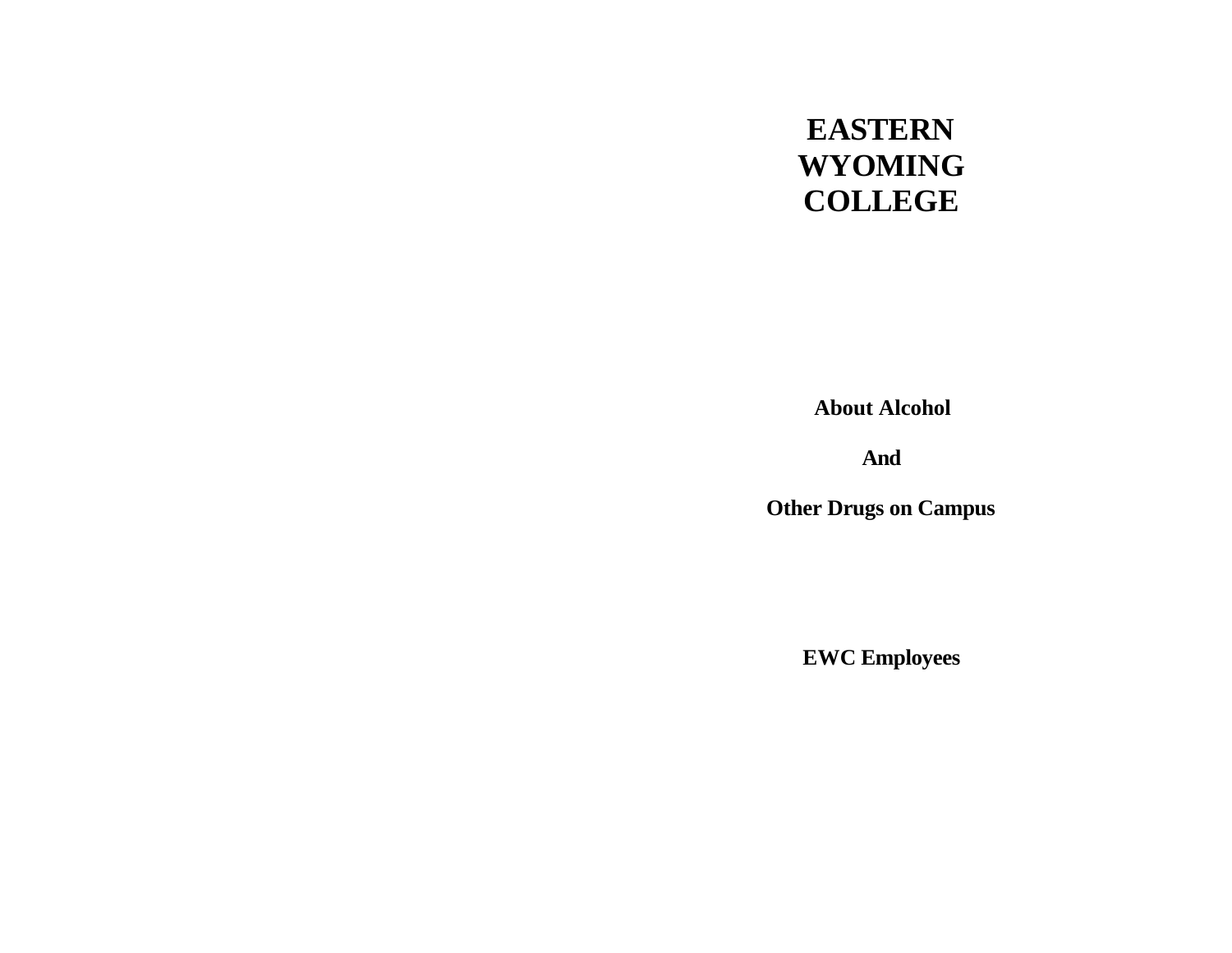# **EWC CHEMICAL ABUSE POSITION STATEMENT**

EWC is committed to helping all students and staff to fully realize their potential. To do this it is necessary that the educational process allow students and staff to make informed decisions about significant life issues.

One increasingly important issue in our society is the use of mood-altering chemicals. EWC realizes that college students are at a transitional period in their lives. This fact, coupled with the stress of academics and the independence of the college environment often leads students to experiment with alcohol and other drugs. We know that students cannot make full use of our total college program if they are harmfully involved with chemicals. Involvement with chemicals can seriously inhibit their capacity to learn and to function effectively in our college.

The primary responsibility of helping a student who is seriously involved with chemicals rests with the student himself. However, the potential for lasting personal damage exists unless the college acts in conjunction with the individual and his family to help all involved understand the complex nature of chemical dependency. It is necessary that our students, their families, and our instructors and staff be made aware of the danger inherent in making unwise choices about chemical use. It is also the intent of EWC to uphold state and federal laws pertaining to chemical use, and to provide students and staff a chemical awareness program.

Therefore, the EWC Board of Trustees supports the following three major components of EWC's assistance program:

- 1. Drug abuse prevention education and the promotion of wise choices concerning individual health.
- 2. An early intervention in the abuse process for the purpose of identification, evaluation, and when appropriate, referral for treatment.
- 3. A supportive college environment for students and staff who have been harmfully involved with drugs and/or alcohol, including those whose families are disrupted by chemical abuse.
	- \*Chemical includes any mood altering substance, including alcohol.

#### **EWC's Administrative Rule for Chemical Abuse 3.21.1**

The following regulations of Eastern Wyoming College conform to the City of Torrington and Wyoming State Laws and Regulations affecting drug and alcohol use.

> 1. The unlawful manufacture, distribution, dispensing, possession, or use of a controlled substance is prohibited at EWC. Such an act is a crime under Wyoming State Laws.

- 2. Any person who sells, furnishes, or causes to be sold, furnished or given away any alcoholic liquor or malt beverage to any person under the age of 21 years, who is not his legal ward, medical patient, or member of his own immediate family, is guilty of a misdemeanor under Wyoming State law. Possession and/or use of alcoholic beverages is prohibited on the EWC campus, in dormitories, or at any college sanctioned events.
- 3. Any person under the age of 21 years who has any alcoholic or malt beverage in his possession or who is drunk or under the influence of alcoholic liquor, malt beverages, or a controlled substance on any street or in any public place is guilty of a misdemeanor under Wyoming State law.

#### **Procedures for Enforcement**

Any member of the College community who observes a violation of this policy or becomes aware of an individual with a chemical-related problem on campus is encouraged to seek assistance from the appropriate resources:

- Counselors
- **Office of Student Services**
- Office of Personnel

## **Procedures Regarding Violation of Chemical Abuse Policy**

Employees whose unacceptable behavior is a result of substance abuse must undergo an evaluation in accordance with EWC policy 3.21. An immediate supervisor, appropriate Dean, and/or the College President shall decide following an evaluation, determination of consequences. The consequences for choosing to engage in behavior violating the rules for chemical abuse are as follows:

- 1. It has been determined that the employee has chosen unwisely and is in control of his/her behavior. He/She can choose to effect a change in the behavior. A warning, in writing, will be issued.
- 2. It has been determined that the employee has demonstrated a lack of control over behavior choices. College policy mandates identifying the cause so that he/she may regain control. Any one of the conditions may be imposed:
	- a. Referral for drug education
	- b. Referral for substance abuse treatment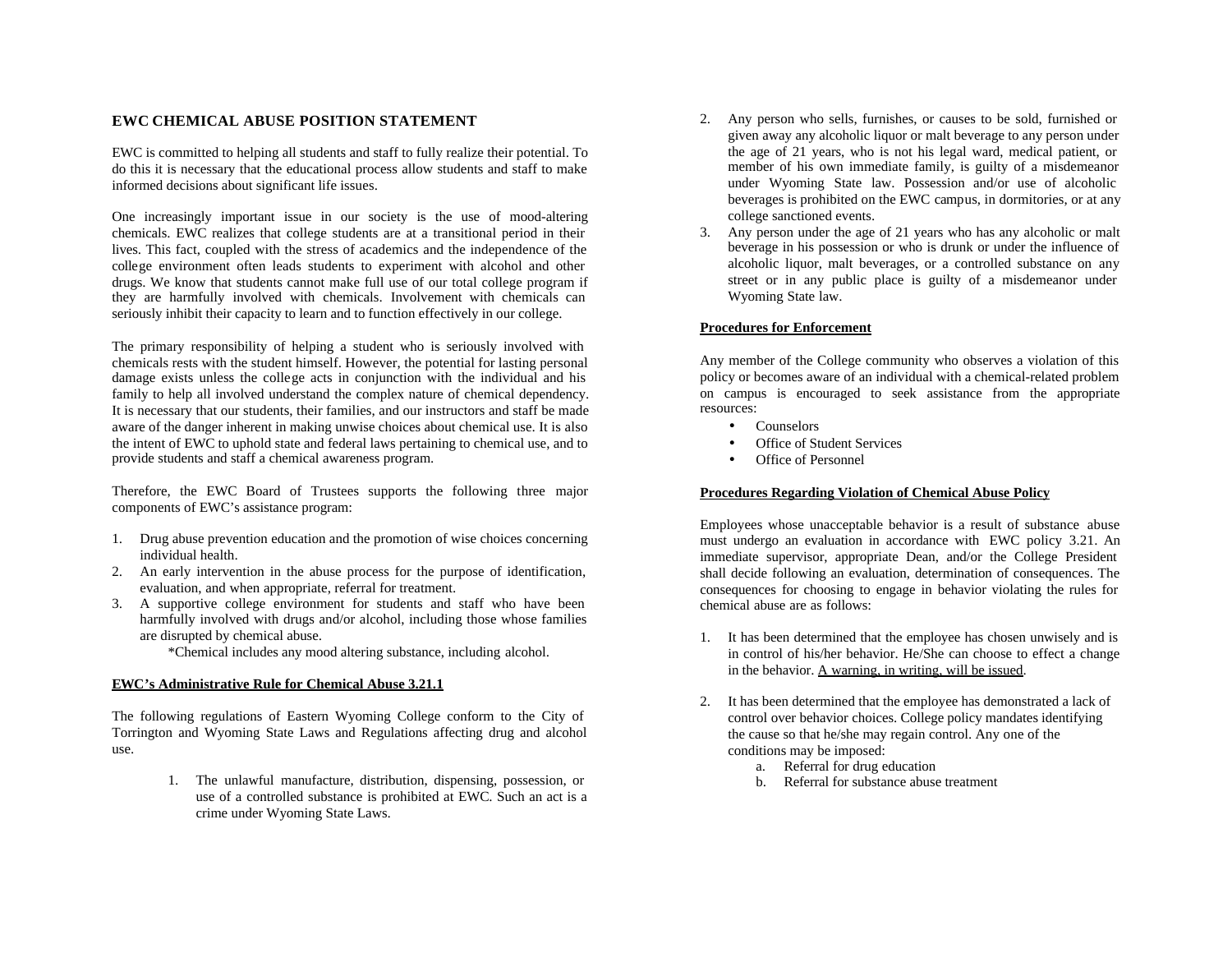- c. Verbal and written commitment of 90 days of abstinence from all mood-altering chemicals, and individual and/or group counseling
- d. Suspension from work without pay until such time an evaluation proves worthiness to return
- 3. It has been determined that the employee's behavior is not appropriate for continued employment at this time and employment will be terminated.

#### Medical Withdrawal

Employees manifesting behavior dangerous to self or to others may voluntarily withdraw from employment or they may also be withdrawn from employment by official action from the college.

### **Information About Drugs**

We live in a society where drug use is commonplace. We casually take aspirin, cold pills, and other over-the-counter medications. Many of us use caffeine, nicotine, and alcohol daily without a moment's thought that we are using drugs.

A huge variety of drugs are available to us. It is important to realize that every drug acts on many different locations in your brain and nervous system and can cause multiple effects. Some of these effects can be very serious, even deadly. No drug whether it is legal, illegal, prescription, or non-prescription is entirely safe. The decision to use drugs is a personal one, but should be based on a general awareness of the risks associated with the use of each drug.

Psychoactive or mood-altering drugs act on the central nervous system. They may increase activity (stimulants), decrease activity (depressants), or cause hallucinations (hallucinogens). The effects of a drug will depend on the dosage taken and the manner in which the drug is taken. In general, a higher dose will intensify the effects, both good and bad. Smoking or snorting a drug allows it to reach the brain in about 7 seconds; faster than an intravenous injection, and much faster than taking it by mouth.

An understanding of some terms is necessary when discussing drugs and their effects:

Tolerance means that your body has adapted to the drug and you need increasingly larger amounts to produce the original effects.

Dependence, or addiction, can be either psychological or physical, and is identified when a person cannot or feels they cannot function without the drug. In physical

dependence the body has made actual physical adjustments for the presence of the drug. Without the drug the person goes through physical withdrawal symptoms, which can be unpleasant, painful, and sometimes deadly. In a psychological dependence, a person may feel restless and anxious without the drug and actively seeks to use the drug repetitively. Psychoactive drugs may cause one and frequently both types of dependence. Whereas recovery from the actual withdrawal symptoms of a physical addiction takes place in a matter of days, recovery from a psychological addiction can take months, even years. More and more, the lines between physical addiction and psychological addiction are blurring. It is recognized that both factors must be addressed for a successful recovery.

Many who use drugs are poly-users, that is they use more than one drug at a time. If these drugs are of the same class, such as caffeine and nicotine, which are both stimulants, the total effect is much stronger. This potential effect is called synergism. Remember, combining drugs means you are also combining their dangerous effects. For example, the effect of combining alcohol and sleeping pills, two depressants, is synergistic, and the brain can be sedated to the point of death.

Depressants or "downers" depress the brain and nervous system. These drugs can reduce anxiety, induce sleep, and promote relaxation. They also cause slowed response time, impaired judgment, and poor coordination and motor skills. Undoubtedly, alcohol is the most common and frequently used depressant in our society. Other common depressants include tranquilizers such as Valium and Librium, and barbiturates such as Seconal, Nembutal, and Quaalude (Ludes). Users of depressants can develop tolerance and both physical and psychological dependence. Withdrawal symptoms can be serious. Driving or operating machinery while using these drugs is dangerous.

Narcotics are a class of drugs derived from the opium poppy and are used primarily for their pain relieving (analgesic) action. Opium, morphine, heroin, and codeine are in this class of drugs. Other analgesic drugs such as Demeral, Talwin, and Darvon and classified as synthetic narcotics. Recreational users of narcotics seek the euphoric and relaxing effects of these drugs. Narcotics can be taken as pills, injections, or smoked. Tolerance develops quickly, and physical dependence develops in a short time. Psychological dependence is also common.

Stimulants increase central nervous activity causing an increase in awareness, depressed appetite, and mild euphoria. They also increase heart rate and blood pressure, and can result in nervousness and hyperactivity. Insomnia, malnutrition, and even psychosis can result from long-term use of stimulants. Caffeine and nicotine are the most widely used stimulants in our society. When someone says they need a cup of coffee or a cigarette to "calm their nerves" they are actually seeking to stop withdrawal symptoms.